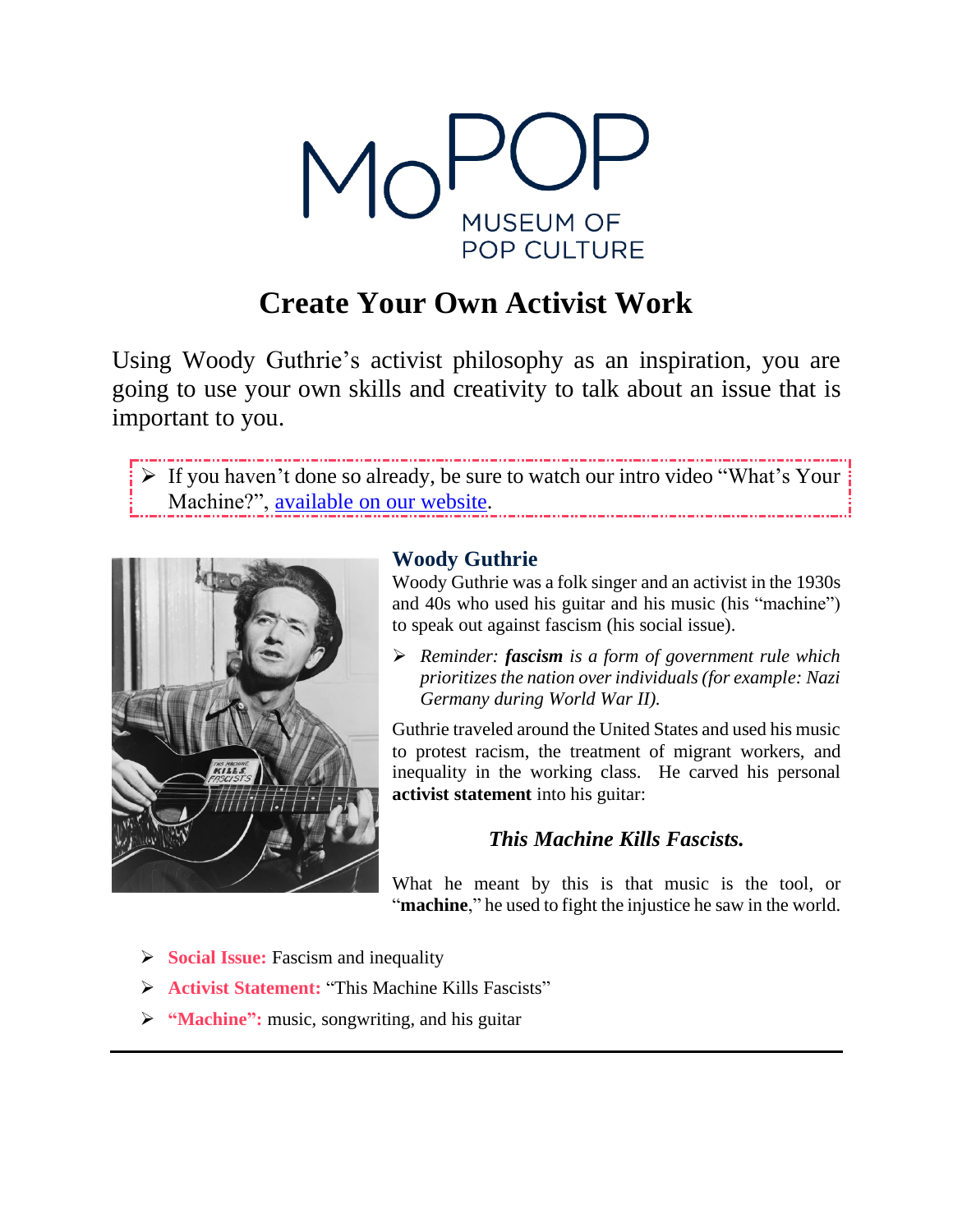Today, you will create your own **activist statement** and think of ways to use *your* **"machine" to speak out about an issue that is important to you.**

- ➢ An **activist statement** is a succinct way to state the core values of a social movement.
- ➢ A "**machine**" is your own unique skill or talent that will help you advocate for change.

Woody Guthrie spoke out against fascism in the 1930s and 40s, but there are examples of "machines" and activist statements all around us.

# **Greta Thunberg**

Greta Thunberg is a climate activist from Stockholm, Sweden. Her interest in climate change began at age 11 when she first studied it in school. In 2018, she launched the "Fridays for Future" movement (also known as the School Strike for Climate) and organizing a weekly school strike to protest climate injustice.

Greta's strike gained traction and spread around the world via social media, growing into an international climate strike in just over a year. She still spends every Friday on strike, and millions of people across the world have joined her.



➢ *Watch Greta Thunberg's speech at the 2019 UN Climate Action Summit here:*  <https://www.youtube.com/watch?v=KAJsdgTPJpU>

**Let's look at how Greta Thunberg uses an activist statement and her own "machine" to speak out about a social issue.**

- ➢ **Social Issue:** Climate change
- ➢ **Activist Statement:** "School Strike for Climate"
- ➢ **"Machine":** homemade sign, organizing abilities, social media, and her own voice and knowledge

Greta uses her own "machine" and activist statement to spread the word about the issue of climate change. Using these tools, she leads school strikes, speaks at summits and rallies, and spreads knowledge to a worldwide audience on social media.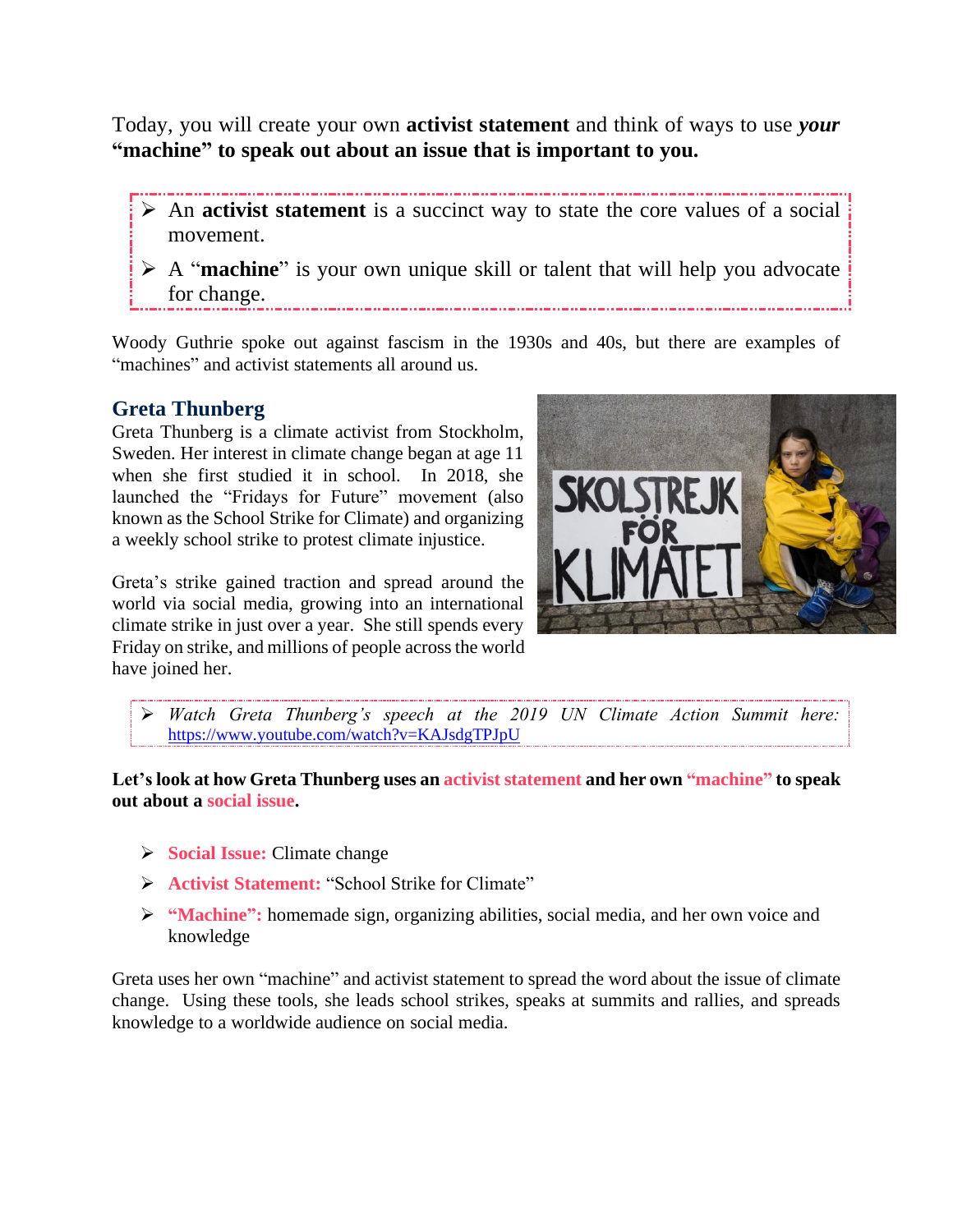# **Activity:**

# **What's** *your* **"machine" and how will you use it?**

Woody Guthrie used his guitar and music to protest fascism and inequality. Greta Thunberg started her activist work using just her own knowledge and a homemade sign. **Now it's your turn**!

### **STEP 1: Find Your "Machine"**

Choose a **social issue** that speaks to you, create an **activist statement** about that issue, and identify your own "**machine"**.

### **STEP 2: Brainstorm Your Activist Project**

Use your "machine" and your activist statement to brainstorm an **activist project**. You'll collect ideas that you can use to develop your own project that supports your social issue.

### **STEP 3: Share Your Ideas!**

Put it all together. Use your ideas to take action on your social issue!

### **STEP 1: Find Your "Machine"**

Are you interested in climate change like Greta Thunberg? Would you like to address racism and inequality like Woody Guthrie? What other challenges face your community? Answer the questions below to begin formulating your plan.

**Choose an issue that is important to you.** If you are interested in an issue but don't know much about it, take a few minutes to research it.

*You can list existing movements like Black Lives Matter, March for Our Lives, Coalición de Derechos Humanos, or general issues facing the world like deforestation, xenophobia, or gender inequality.*

➢ **My social issue is:**

- o Why are you passionate about this issue?
- o What would you like people to do or change in response to this issue?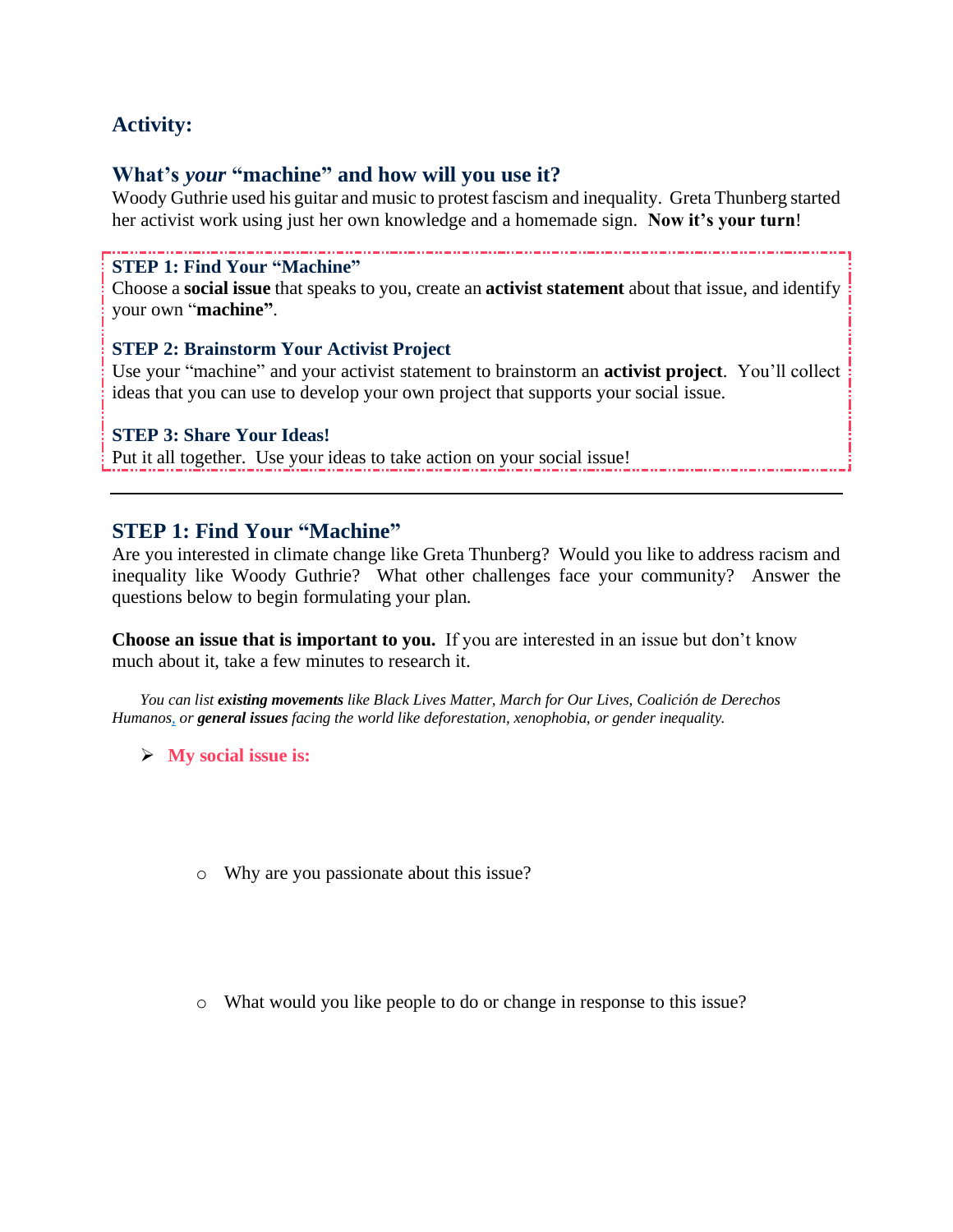#### **What words or phrases come to mind when you think about this issue?** You'll use these words to create your activist statement.

*You can list simple words or phrases such as "equality, safety, clean water, etc."*

#### **Use these words to create your own one-sentence activist statement.**

*For example:*

- ➢ *The Coalición de Derechos Humanos uses the activist statement is "No Human is Illegal" to advocate for immigrant rights. [Learn more about their efforts](https://derechoshumanosaz.net/) on their website.*
- ➢ *The Standing Rock Sioux and Water Protectors use the activist statement is "Water is Life" to advocate for the protection of sacred sites and access to clean water. Learn more about their efforts in this [2017 National Geographic article](https://www.nationalgeographic.com/news/2017/01/tribes-standing-rock-dakota-access-pipeline-advancement/#close) or by researching online.*

**What talents, interests, or skills can you use to spread the word about your social issue?** Woody Guthrie used his music, and Greta uses a sign and her knowledge. Your "machine" can be anything you use to express yourself from fashion design or jewelry-making to public speaking or organizational skills.

➢ **My "machine" is:**

# **What's Next?**

Now that you have identified your activist statement and your own "machine", you can use these tools to create your own activist project.

An **activist project** uses your "machine" to express your activist statement. It's how you'll share your point of view about your issue with other people.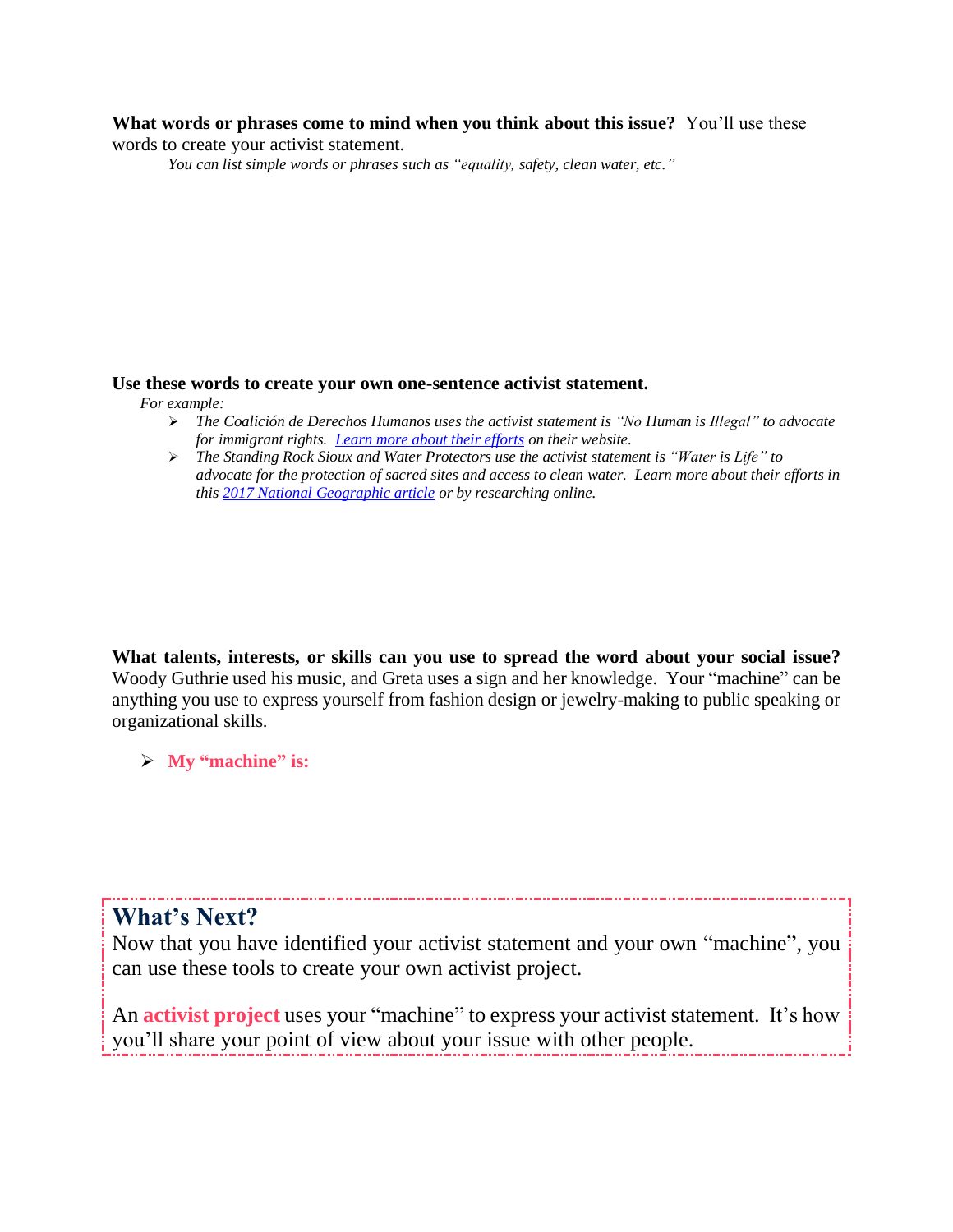# **Examples of Activist Projects**

Before you start thinking about your own project, let's look at some examples of modern activist projects. Think about how they use activist statements and different "machines" to support their social issues.

If you aren't familiar with these projects, you can use the provided links to learn more.



**Black Lives Matter Protest, Seattle, WA, 2018** Black Lives Matter is a global network of activists who protest against police brutality and systemic racism.

- ➢ **Social Issue:** Racism and police brutality
- ➢ **Activist Statement:** "Black Lives Matter"
- ➢ **"Machine":** Signs, flags, clothing, protest marches
- ➢ **Activist Project:** Protest march

<https://blacklivesmatter.com/>

### **"Create Less Waste" by Maddie and the Moon Illustration**

Artist Madison Bright uses her artistic skill to create illustrated guides like this one on reducing waste. Many environmentalists advocate for people to use less single-use plastics and disposable items to encourage a more environmentally sustainable lifestyle.

- ➢ **Social Issue:** Reducing waste
- ➢ **Activist Statement:** "Create Less Waste"
- ➢ **"Machine":** Watercolor illustrations
- ➢ **Activist Project:** Online sketchbook

<https://www.maddieandthemoon.com/>

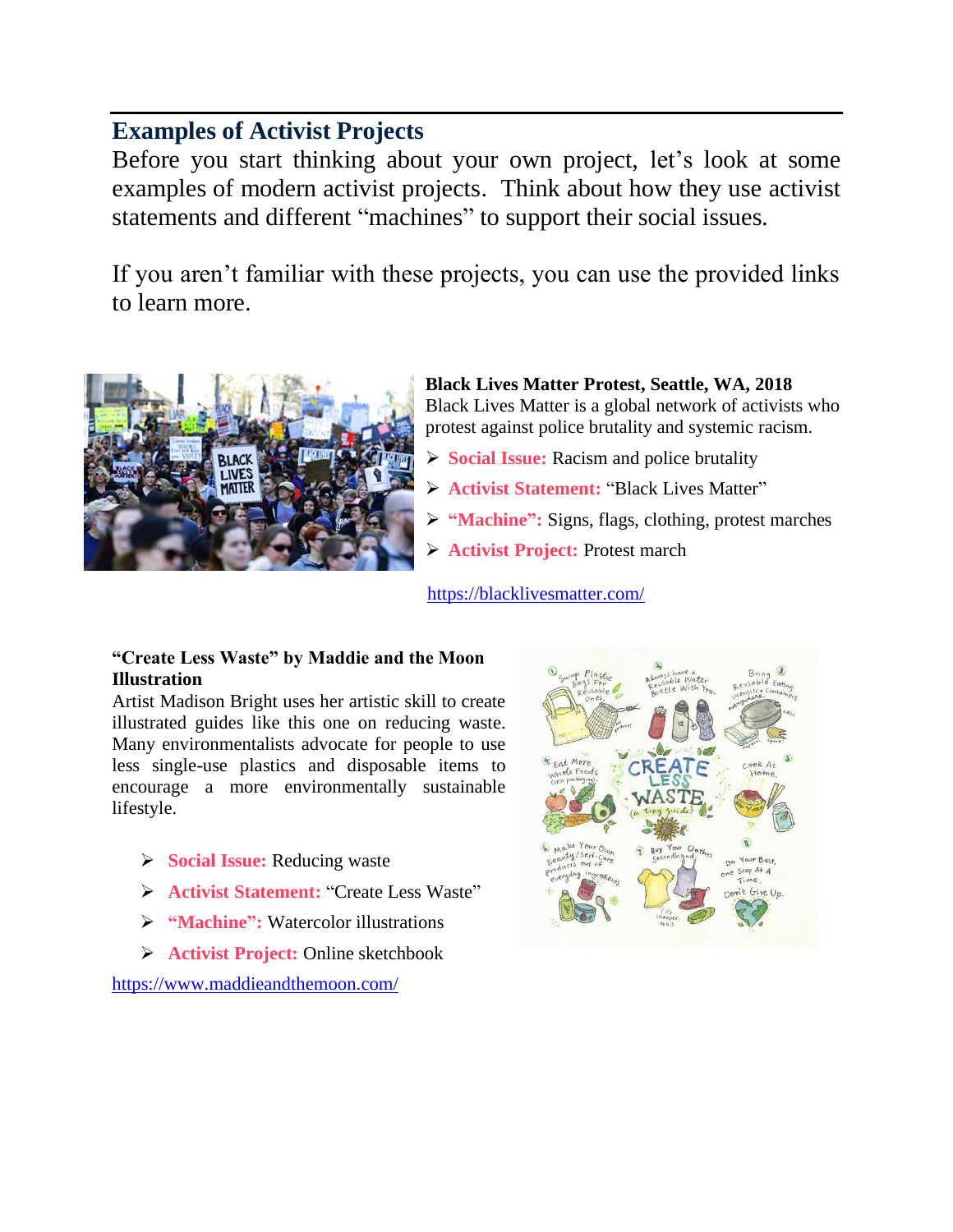

# **"Born This Way" by Lady Gaga**

Written by Lady Gaga and Jeppe Laursen, "Born this Way" is a self-love anthem that encourages everyone to accept themselves as they are.

An excerpt of lyrics:

*Whether life's disabilities Left you outcast, bullied, or teased Rejoice and love yourself today 'Cause baby you were born this way*

*No matter gay, straight, or bi Lesbian, transgendered life I'm on the right track baby I was born to survive*

- ➢ **Social Issue:** Self-acceptance
- ➢ **Activist Statement:** "Born This Way"
- ➢ **"Machine":** Music, songwriting, singing
- ➢ **Activist Project:** Song and music video

<https://www.youtube.com/watch?v=xl0N7JM3wZk>

### **Boots by designer Jamie Okuma**

Featured at Indigenous Fashion Week and the Metropolitan Museum of Art, designer Jamie Okuma made a statement about cultural appropriation by embroidering Christian Louboutin boots with traditional beadwork (Louboutin is a high-end fashion designer).

- ➢ **Social Issue:** Cultural appropriation
- ➢ **Activist Statement:** "Nobody can do indigenous design better than we can." (Jamie Okuma)
- ➢ **"Machine":** Beading, Luiseño and Shoshone-Bannock Native art, fashion design
- ➢ **Activist Project:** Beaded boots



### <https://www.jokuma.com/>

In all of these examples, people use activist statements and "machines" to speak out about social issues that are important to them.

➢ **How will you use your "machine" to speak out about your social issue?**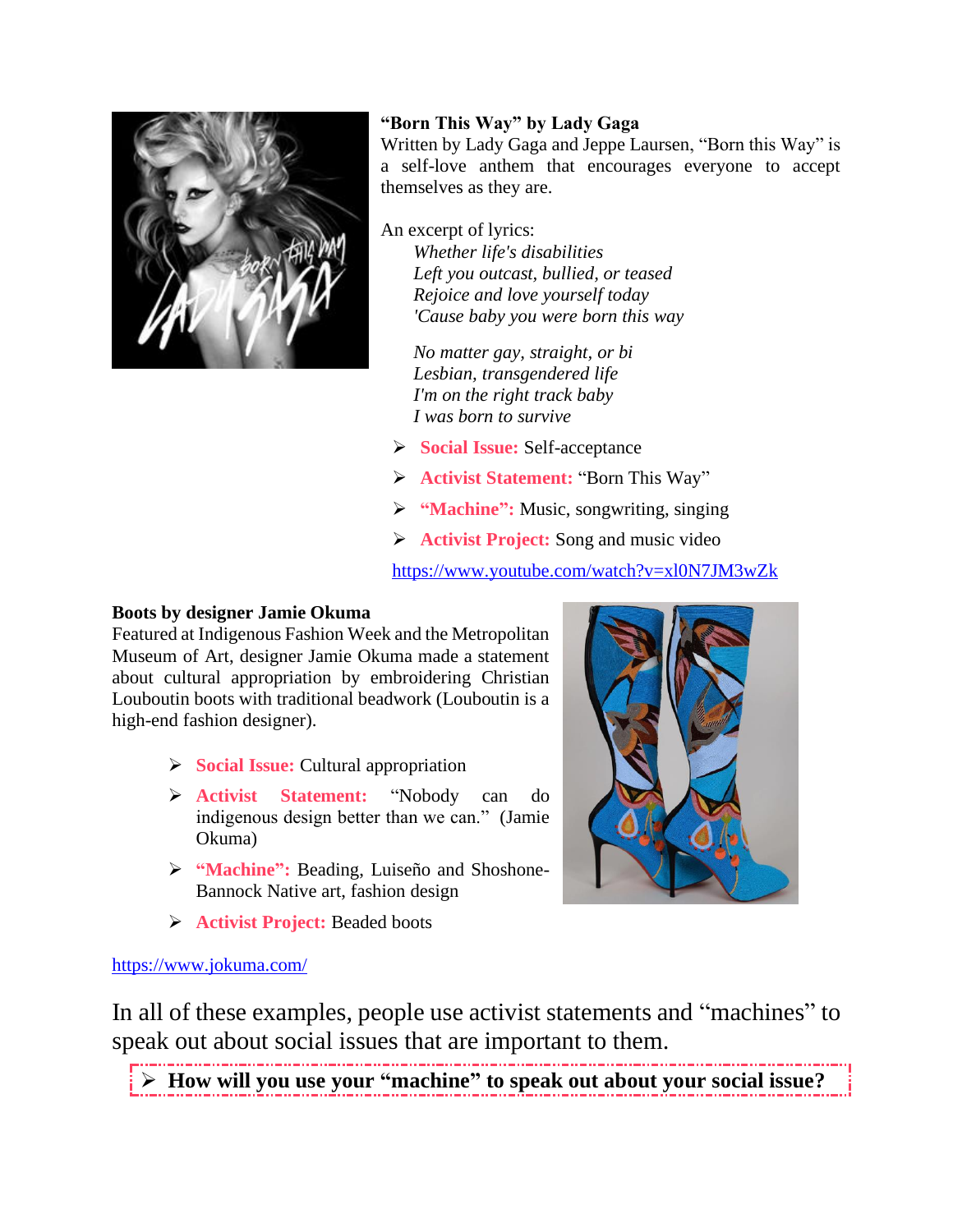# **STEP 2: Brainstorm Your Activist Project**

Now that you have identified an **activist statement** and **your "machine"** and have seen some examples of modern activist projects, you can start brainstorming your own.

As you saw in the examples, your activist project can be anything from a protest sign you make in your house to a chart-topping song released around the world.

Your project will rely on your own skills and point of view to support your social issue.

➢ **Remember:** an **activist project** uses your "machine" to express your activist statement. This project is how you share your point of view about your issue with others.

**What kind of activist project do you want to develop?** You will use your skills (your "machine") to develop your project. For example, you might write a song, draw a picture, design a t-shirt, or create a sign to take to a protest.

**What tools or supplies do you need to create this project?** If you're writing a song, do you need instruments or a way to record it? Do you need art supplies or access to a computer?

**Get creative!** There are a lot of ways you can start brainstorming ideas and collecting inspiration for your activist project. We've included some ideas that you can use to start brainstorming your idea, but you can use whatever method works for you!

➢ **Look at the examples we've provided and then spend some time brainstorming your own activist project.**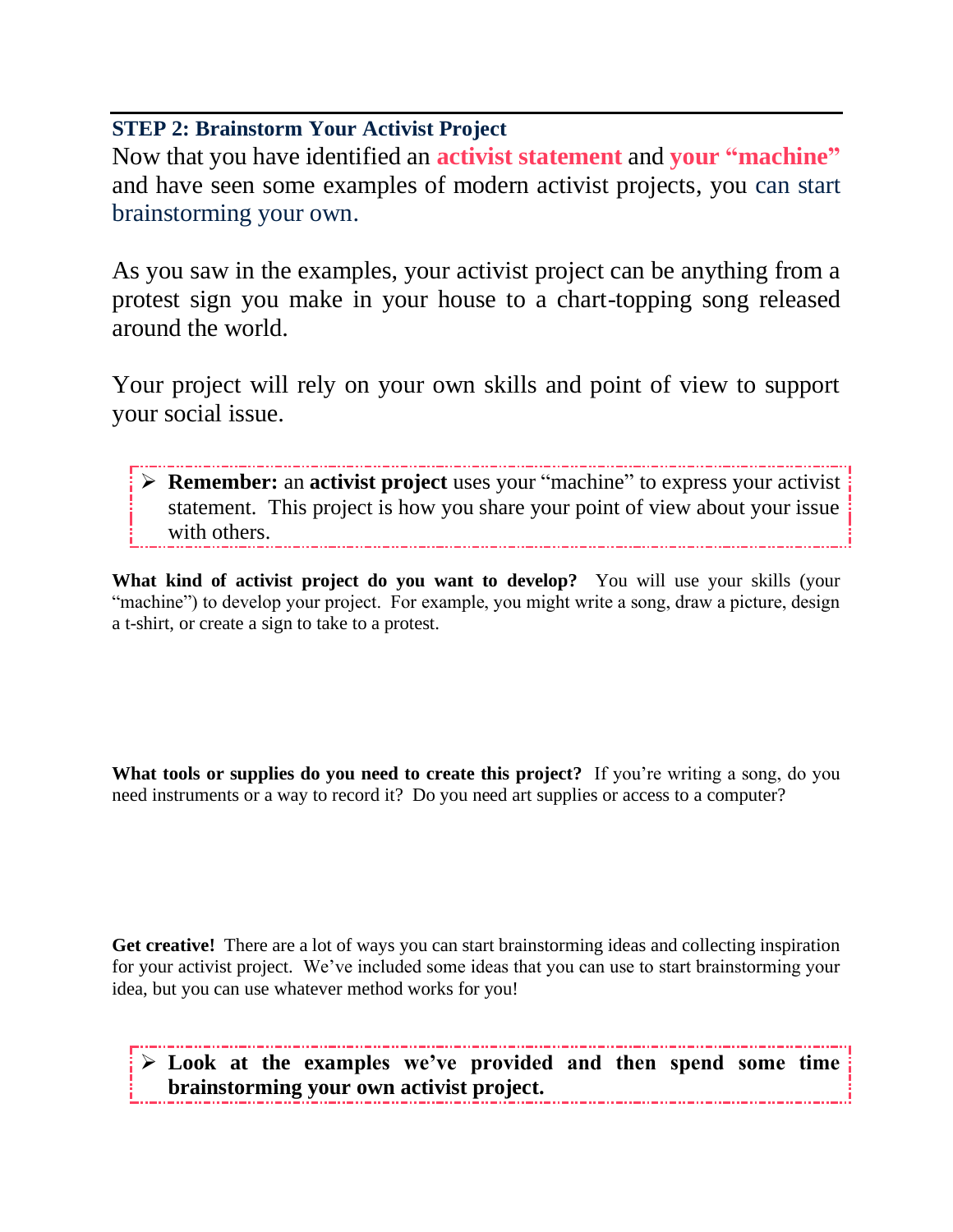

# **Create a mood board**

Mood boards are visual presentations using images, text, patterns, or other inspirations that can convey a general idea or feeling about a topic. You can use online resources such as Pinterest or create one out of magazine clippings or fabric.

An inspiration board like this one can help you think about colors, images, or words that can help you convey your ideas.

### **Draw or sketch your ideas**

If you communicate well using art, you could create an image that represents your cause or a visual version of your activist statement. You could write a comic book or paint a mural.





### **Describe your plan in words**

Do you express yourself best in words or thrive on organization? Write down your ideas or create a list of actions you could take with your statement.

### **Create a playlist**

Does music inspire you or help you feel a particular emotion? Create an activist project playlist that evokes the sound or spirit of your activist statement.

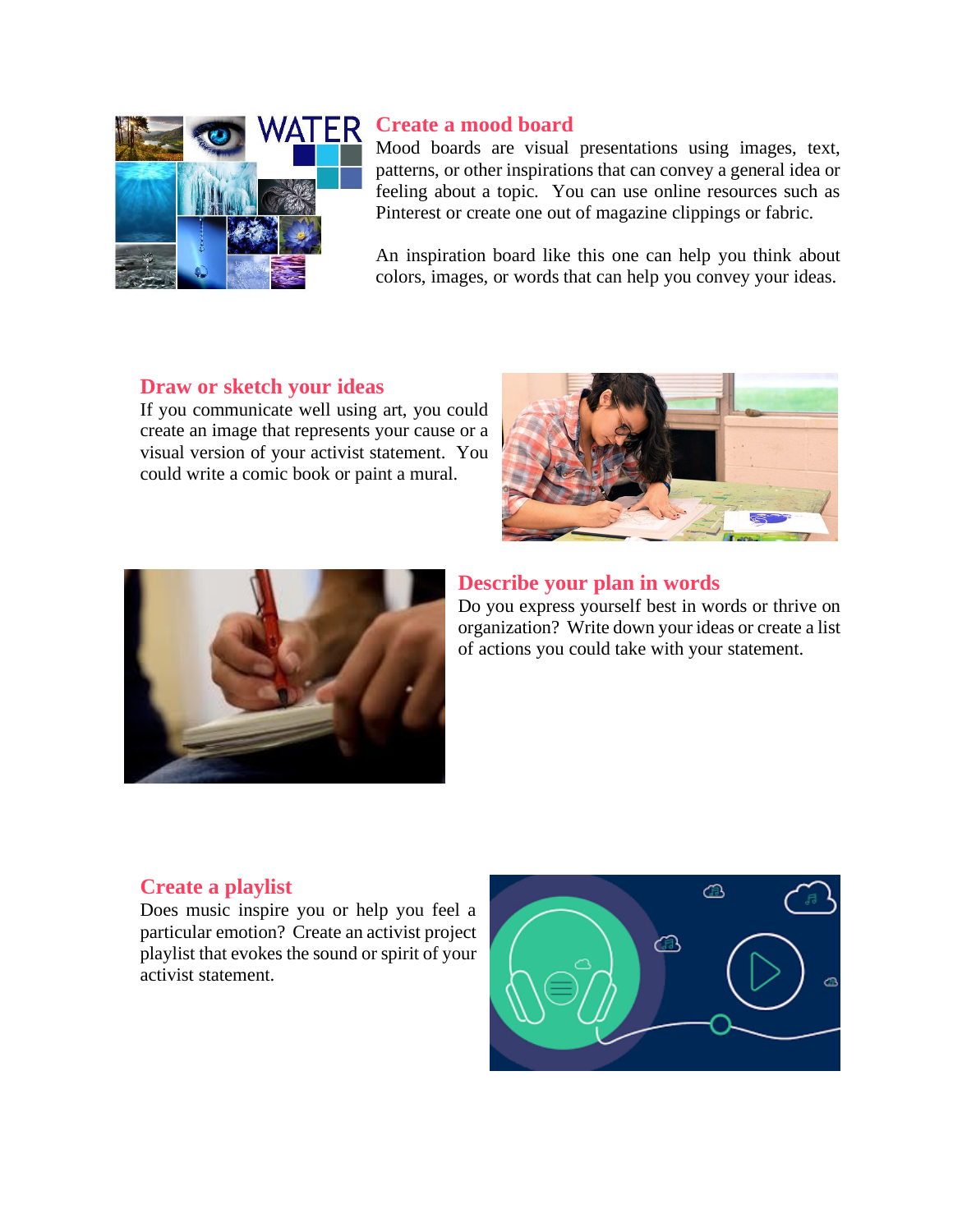# **STEP 3: Share your ideas and take action!**

You have now created your own activist statement, identified your "machine", and started brainstorming an activist project that will help you share your point of view with others. It's up to you to keep developing your ideas and getting your message out!

Woody Guthrie started with a phrase scratched onto his guitar. Greta Thunberg started her strike with a simple protest sign. They used an activist statement, their "machines", and activist projects to get their voices heard around the world.

### ➢ **How will YOU be heard?**

**Take action!** It takes time to develop an activist project, but these first steps are just as important as the final project. Every song Woody Guthrie wrote and every speech Greta Thunberg has given started with an idea. YOUR ideas are valuable, too, so share them with the world**!** 

- ➢ **What part of your idea or project are you most excited about?**
- ➢ **What part of your activist project could you do TODAY?**
- ➢ **If you had unlimited resources and access to everything you need, what's the biggest or most-ambitious version of your project you can imagine?**
- ➢ **Who could help you?** Think about who you could share your ideas with to get new perspectives, who has skills that could help you, and who could help you get your message out to more people.